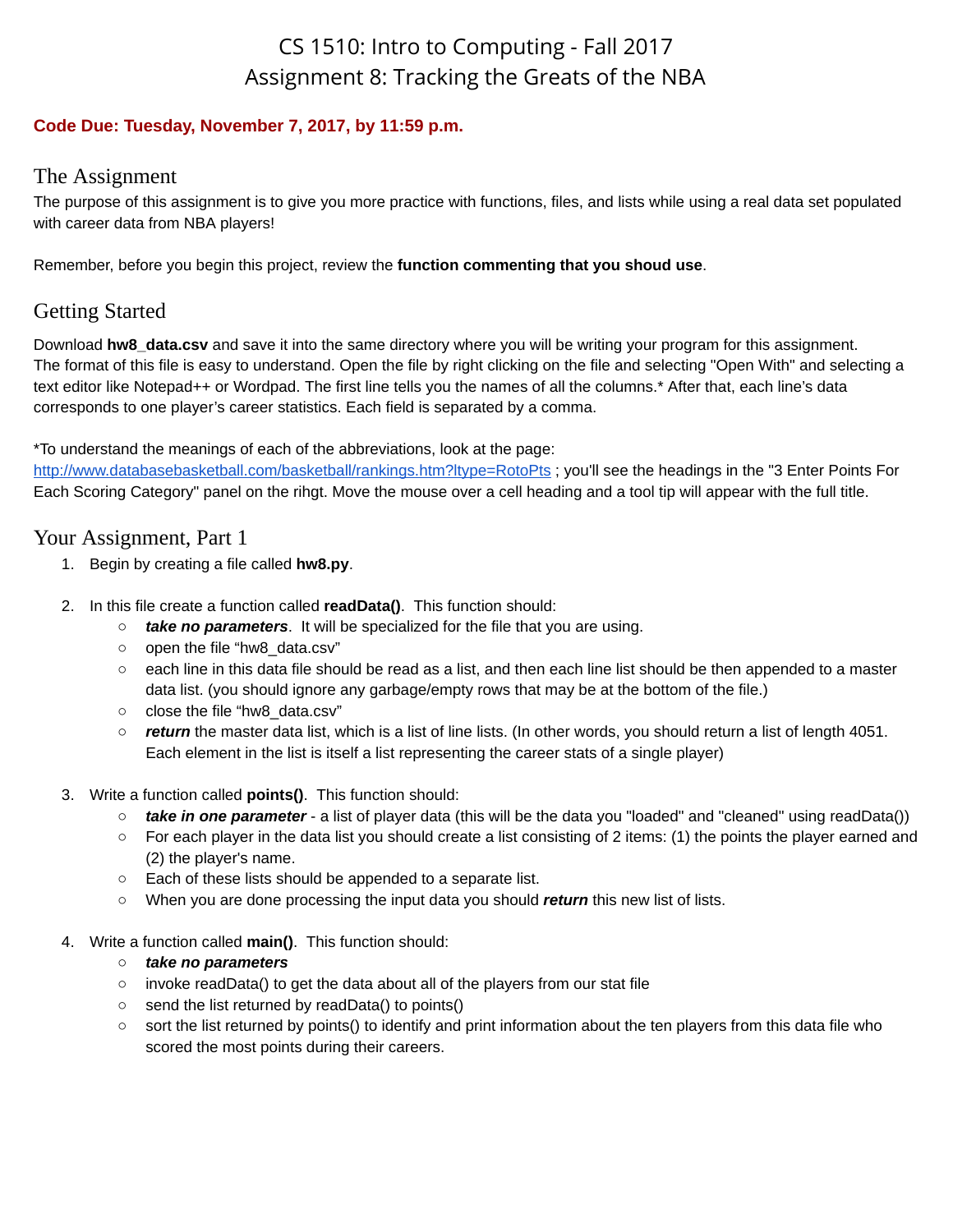```
\gg main()
Top 10 players based on total points scored.
Kareem Abdul-jabbar-38387
Karl Malone-36928
Michael Jordan-32292
Wilt Chamberlain-31419
Shaquille O'neal-27619
Moses Malone-27409
Elvin Hayes-27313
Hakeem Olajuwon-26946
Oscar Robertson-26710
Dominique Wilkins-26668
```
## Your Assignment, Part 2

- 1. Write additional functions called minutes() and rebounds(). These functions should work just like the points() function does. That is, they should take in the main data list, process each player in the list to make appropriate lists, and return a list of these lists.
- 2. You should also modify your main() method so that it prints the ten players with the largest number of **each** of these items. When I run this function I should see a long screen dump of the top 10 players in each of these three statistic categories: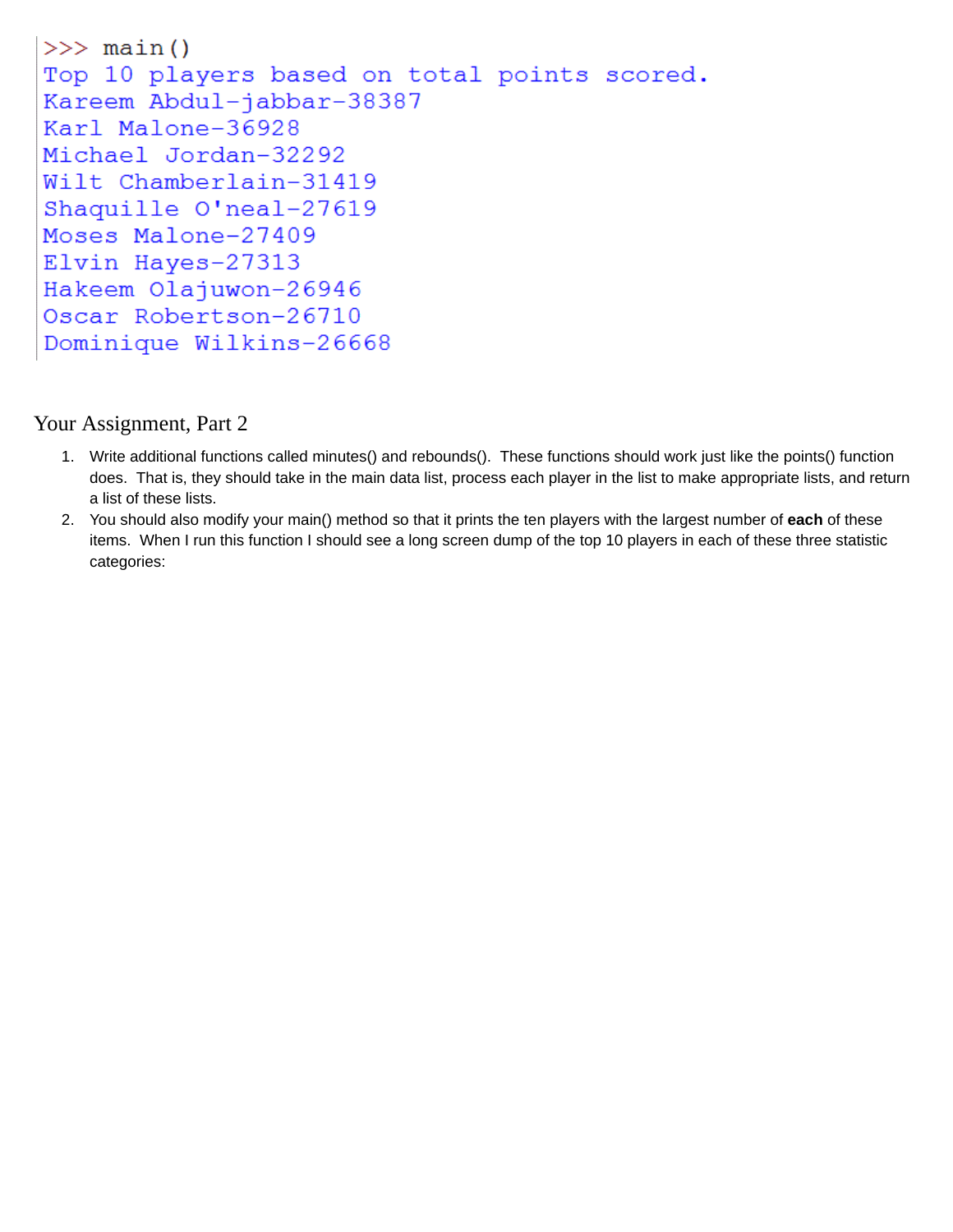```
>> main()
Top 10 players based on total points scored.
Kareem Abdul-jabbar-38387
Karl Malone-36928
Michael Jordan-32292
Wilt Chamberlain-31419
Shaquille O'neal-27619
Moses Malone-27409
Elvin Hayes-27313
Hakeem Olajuwon-26946
Oscar Robertson-26710
Dominique Wilkins-26668
Top 10 players based on total minutes played.
Kareem Abdul-jabbar-57446
Karl Malone-54852
Elvin Hayes-50000
Wilt Chamberlain-47859
John Stockton-47765
Reqqie Miller-47622
Gary Payton-47123
John Havlicek-46471
Robert Parish-45712
Moses Malone-45071
Top 10 players based on total rebounds.
Wilt Chamberlain-23924
Bill Russell-21620
Kareem Abdul-jabbar-17440
Elvin Hayes-16279
Moses Malone-16212
Karl Malone-14967
Robert Parish-14715
Nate Thurmond-14464
Walt Bellamy-14241
Wes Unseld-13769
```
**Part 1 and Part 2 are enough for full credit. Part 3 will earn you an extra 10% for this assignment.**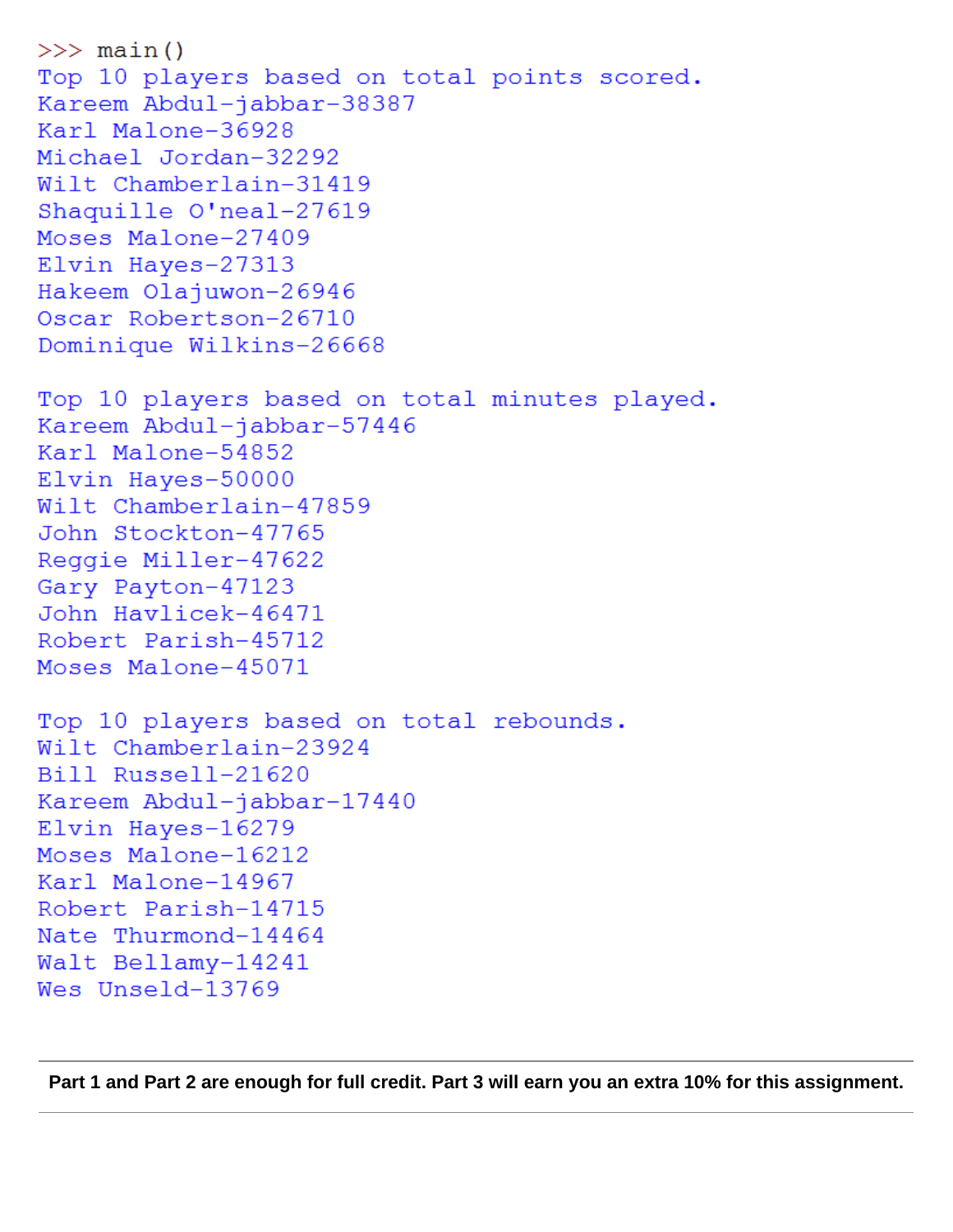# Extra Credit: Your Assignment, Part 3 - The Efficiency Statistic (up to +10%)

Each of the above statistics is interesting, but it only tells us how good a player is at one specific statistic. How do many NBA coaches quickly evaluate a player's overall game performance? They check his efficiency. This statistic is something like the QB passer rating we calculated earlier in the course. It is a calculation that tries to assign a number to how "well" a player played the game. Higher numbers mean a better performance from that player.

NBA.com evaluates all players based on the efficiency formula indicated below (and shown on the aboutstats.htm page). In this project, we will follow this efficiency formula. Since we are not evaluating a player based on one game, we need to divide the total efficiency by the number of games the player played. So the formula is:

$$
Efficiency = \frac{(pts + reb + asts + stl + blk) - ((fga - fgm) + (fta - ftm) + turnover)}{gp}
$$

The abbreviations on the right hand side of the equation correspond to the fields in the statistics file. Again, you can check out the meanings of each of the abbreviations at: <http://www.databasebasketball.com/basketball/rankings.htm?ltype=RotoPts>

- 1. Create a function called **efficiency().** This function should behave very similarly to the functions you wrote in parts 1 and 2 in that it should:
	- *take in one parameter* a list of player data (this will be the data you "loaded" and "cleaned" using readData())
	- For each player in the data list you should create a list consisting of the player's career long efficiency and the player's name)
	- Each of these lists should be appended to a separate list.
	- When you are done processing the input data you should return this new list of lists.
	- Now modify main() so that it uses this as it has the prior functions.

```
Top 10 players based on total efficiency.
Wilt Chamberlain-41.49760765550239
Spencer Haywood-37.80952380952381
Artis Gilmore-33.12619047619047
Julius Erving-32.26044226044226
Bill Russell-31.7061266874351
Oscar Robertson-31.614423076923078
Bob Pettit-31.108585858585858
Kareem Abdul-jabbar-30.9275641025641
Connie Hawkins-30.299145299145298
Larry Bird-29.767001114827202
```
### Helpful Hints

- 1. Remember the split() function, which takes as an argument the character to split on, and returns a LIST of STRINGS
- 2. Pay attention to the type of data you are working with. Don't forget to convert strings to numbers or vice versa as needed:
- 3. A 2-item list would be: myListA =  $[x,y]$
- 4. To append this list to a list you can just say myListB.append(myListA ). Then to access the different items in the list you index into the list twice, so for example if you appended the above list as the first item in a list:
- 5. myListB[0][0] would return x
- 6. myListB[0][1] would return y